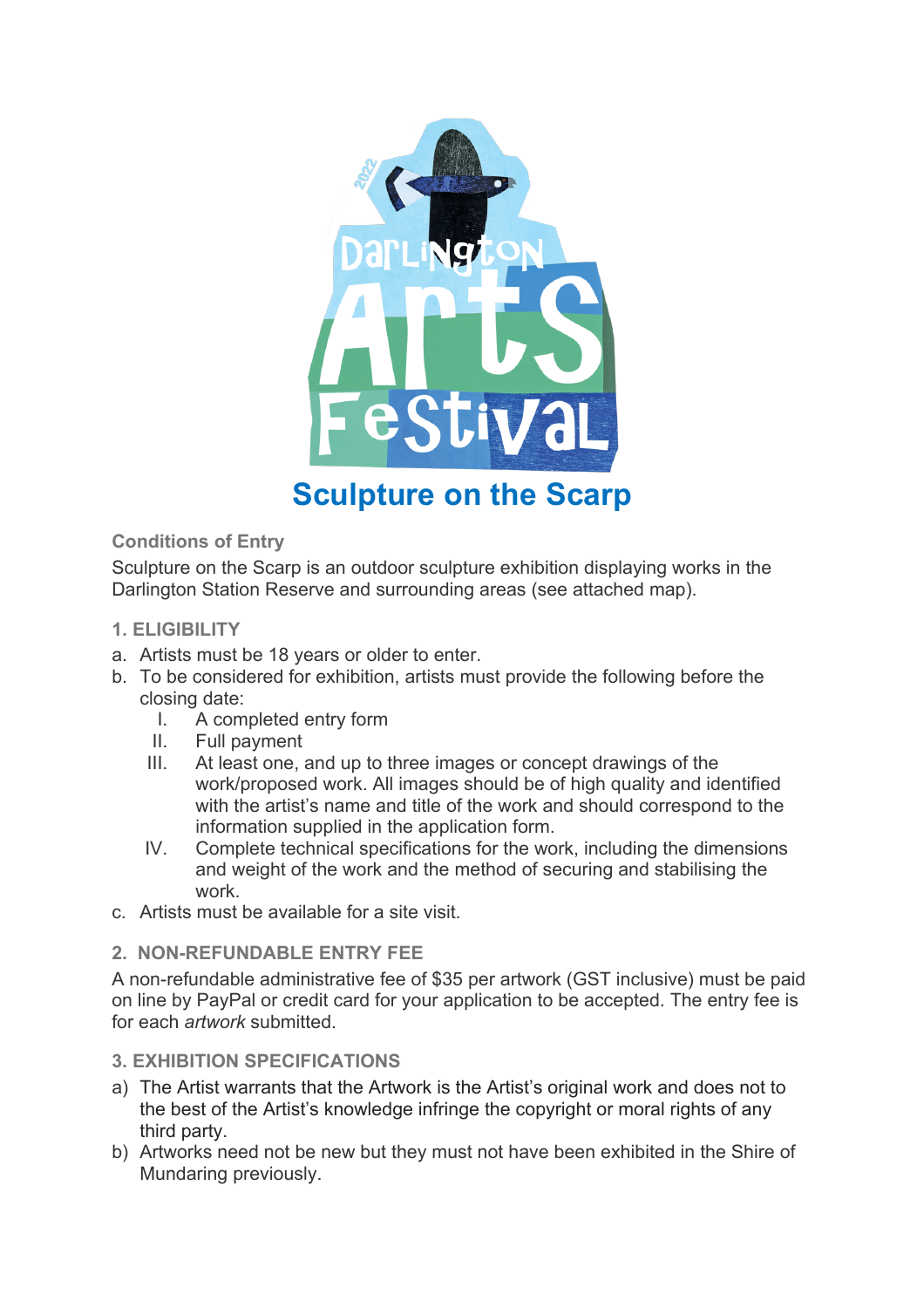- c) Artists are encouraged to view and consider the site in the development or selection of works for submission.
- d) Recommended size of artwork is a maximum of 3m x 3m x 3m. Please contact the Coordinator if you wish to discuss exhibiting a larger work.
- e) The artworks should take into consideration the safety of the audience including children who may attempt to play on the works; the effect of possible weather on the artwork; the stability of the piece; and ease of installation and removal for the artist and the volunteer crew. Any engineering costs are to be borne by the artist.
- f) All artists are encouraged to consider and be responsible for lighting their work at night to cater for plentiful foot traffic overnight. All lighting must be solar or battery operated, mains power is not available and generators are not permitted.
- g) No sculpture can include loud or amplified sound, nor fire. External polystyrene is not permitted.
- h) Shortly after successful applications are identified, a site visit will be arranged with the Curator and the Coordinator. Engineering issues will be discussed and Engineering approval may be required by the Shire, particularly for large or suspended works.
- i) Any significant changes to the artwork after selection must be reported to the Curator or Coordinator immediately.
- j) Artists can submit more than one artwork but the curatorial team has complete discretion over which works are selected for exhibition and entry does not guarantee a space in the exhibition.
- k) All exhibited works must remain on show for the duration of the exhibition.
- l) All artworks must be for sale.

# **4. SITE CONSIDERATIONS**

Works will be exhibited in the Darlington Station Reserve. Please see the site map provided. There will be some ambient lighting and plenty of foot traffic through the site at night.

- a) There is a limitation on the size and weight of the sculptures due to equipment available to assist and the capacity of the surrounding bush. The ground is firm and dry.
- b) The bushland is not pristine but the surface needs to remain relatively intact and there should be no interference with tree roots. Plinths will not be provided.
- c) It is possible that water could be provided to some sites. Please discuss this possibility with the Coordinator at sculptureex@darlingtonartsfestival.com before entering your work.
- d) There is no fixed electricity to the site, lighting of the work is the artist's responsibility and generators are not permitted.
- e) The Artist must agree that the installation should not affect the environment in a lasting manner. Trees must remain intact, rocks cannot be cut or drilled.
- f) By submitting this application the artist(s) accepts that the site crew may need to remove or shift the artwork due to (but not limited by), considerations of safety, damage to the sculpture or potential damage.

# **5. SALES**

A commission of 25% (and 10% GST if applicable) will be deducted from the sale price by Darlington Arts Festival.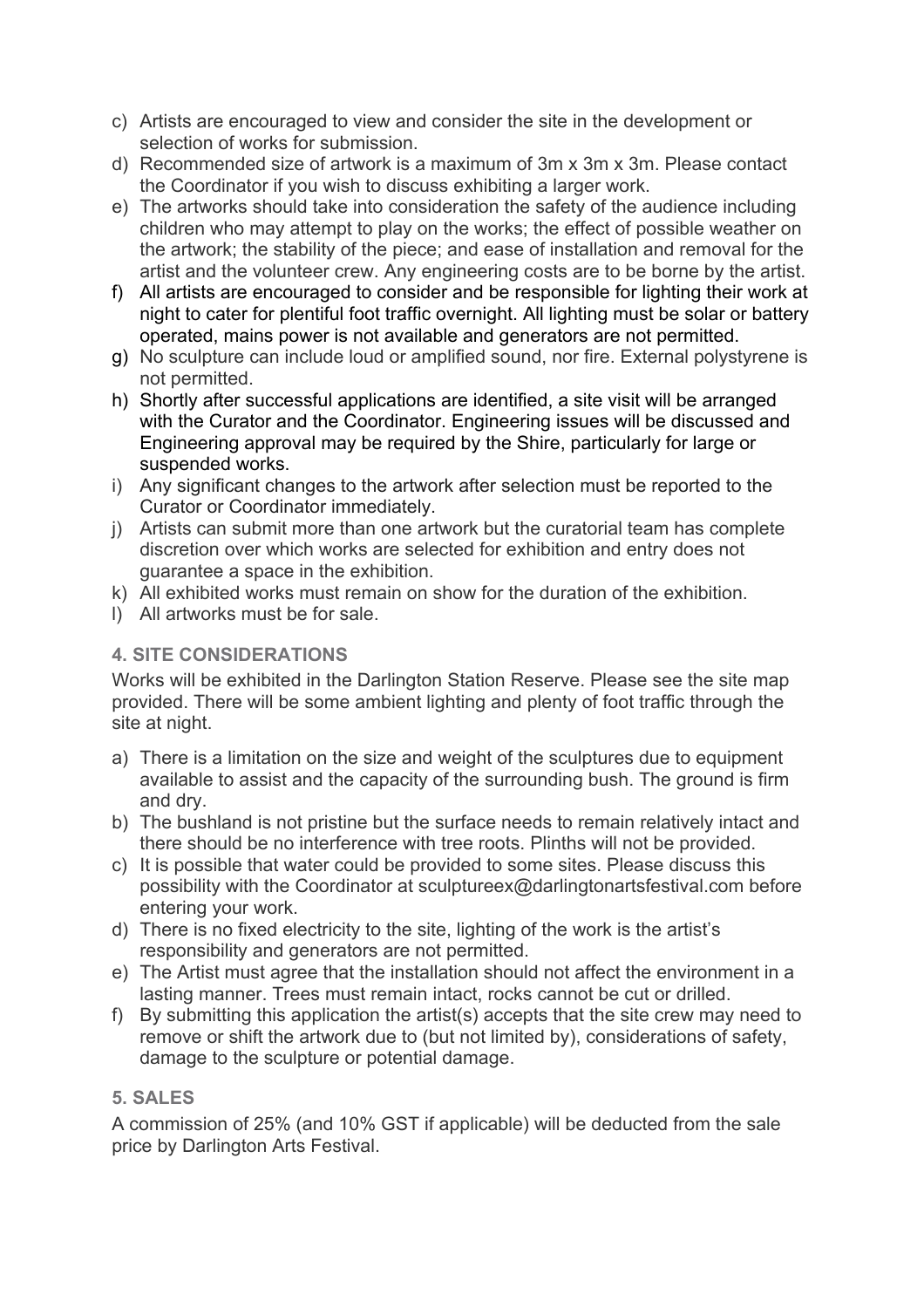The artist is responsible for ensuring that the artwork is ready to be delivered to any purchaser. Any repair is the responsibility of the artist. Artists will be contacted by an exhibition representative if their artwork has sold during the course of the festival weekend. All unsold artwork must be collected by the artist. Payment from any sale will be forwarded to the artist in the month after the Festival.

# **6. CURATORIAL DISCRETION**

Selection of artworks and allocation of sites will be at the discretion of the curator. The curator will make the final decision on which works are to be exhibited and shall reserve the right to reject any entry.

# **7. PRIZE MAY BE VARIED OR NOT AWARDED**

The Best Sculpture prize is \$2000. The People's Choice Prize is \$1000. The judges may, at their discretion, vary any categories or decide not to make an award. The prize winner/s will be announced at the official Opening Night. The judges' decision is final, and no correspondence will be entered into.

# **8. INSURANCE**

Our insurance is limited to third party insurance. Your artwork will not be insured by us. All care will be taken, however no liability is accepted for any loss or damage during transit, installation, on site during the festival nor at removal. Costs relating to additional insurance will be at the artist's expense.

#### **9. SECURITY**

Day-time voluntary surveillance will be provided with security guards at night. The guards will be in close proximity and contactable by mobile phone.

# **10. GST**

If you are NOT registered for GST or have no ABN please quote a sale price for your artwork EXCLUSIVE of GST.

You will need to provide us with a \*Statement by a Supplier form if you have no ABN or cannot provide us with an ABN.

If you ARE registered for GST please provide us with your ABN and quote a sale price for your artwork INCLUSIVE of GST.

\*Statement by a Supplier forms are available on the Australian Tax Office website

#### **11. COPYRIGHT**

All entrants shall permit Darlington Arts Festival Committee to reproduce images of their sculpture for the purpose of promoting the festival only, in any forms of conventional media. Originating artists will be acknowledged.

# **12. COLLECTION OF ARTWORKS**

All unsold works must be collected by the artist or their agent by 12pm on the Monday following the exhibition. Agents collecting work must have the exhibitor's signed authorisation.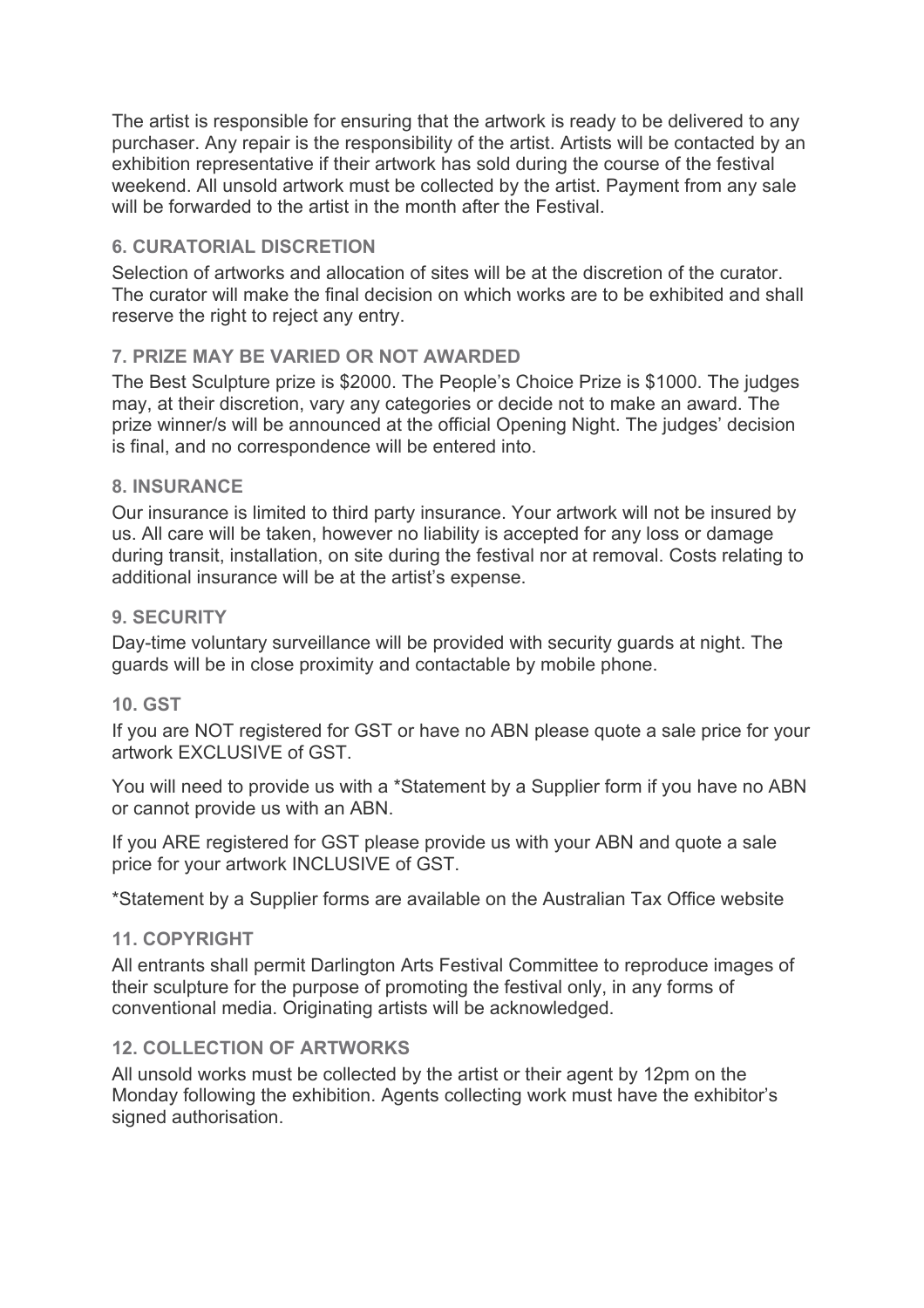## **13. ARTIST'S SHOP**

In 2022 to add value to artists we are setting up an exclusive Artists shop in the Lesser Hall

- a. Only artists that enter into the Open Art or Sculpture on the Scarp exhibitions are eligible to supply their own artworks for sale within the DAF Art Shop.
- b. There is no entry fee for the Art Shop
- c. Artists should plan for a shelf or floor space of approximately 45 x 45 cm
- d. Shop items will not be eligible for judging or prizes
- e. All items must be delivered to the Hall at your allocated delivery time.
- f. At the time of delivery, a full inventory to be provided on A4 paper to include; with artists name, item name, quantity of each item, description, price and image of item.
- g. Shop would suit: originals, prints, photographs, small 3-dimensional pieces, clothing and other merchandisable products.
- h. Items will be subject to the same Sculpture on the Scarp sales conditions outlined above.
- i. Items in the shop will be available for patrons to purchase and take away during the festival.
- j. Items will be displayed in a way that makes the best use of available space.
- k. Some items may be stored separately until space is available for them to be displayed
- l. While every effort will be made to display all items for sale, this will be subject to available space and at the discretion of the shop
- m. Items for sale must be the artist's own
- n. Items must be clearly labelled with artists name, title and artwork price as per the template attached below.
- o. Although 24-hour security is provided, and the shop will be staffed during opening hours, items will be provided at the artist risk.

# **14. COVID-19**

The DAF committee will make every effort to put on the festival in full. However, it may become necessary to reduce the scope of the event or restrict the numbers of visitors both indoors and outdoors.

If a lockdown necessitates stopping the festival for the scheduled time the committee may reschedule to a different date, or if that is not possible the event may be cancelled.

In the event of a full lockdown and cancellation of the event prior to delivery of artwork a full refund of entry fees will be given.

Once artwork is received, the festival will endeavour to display and promote the artwork online and look at alternative ways to sell works within mandated restrictions, such as via inviting previous buyers to view privately, or allowing in visitors in restricted numbers.